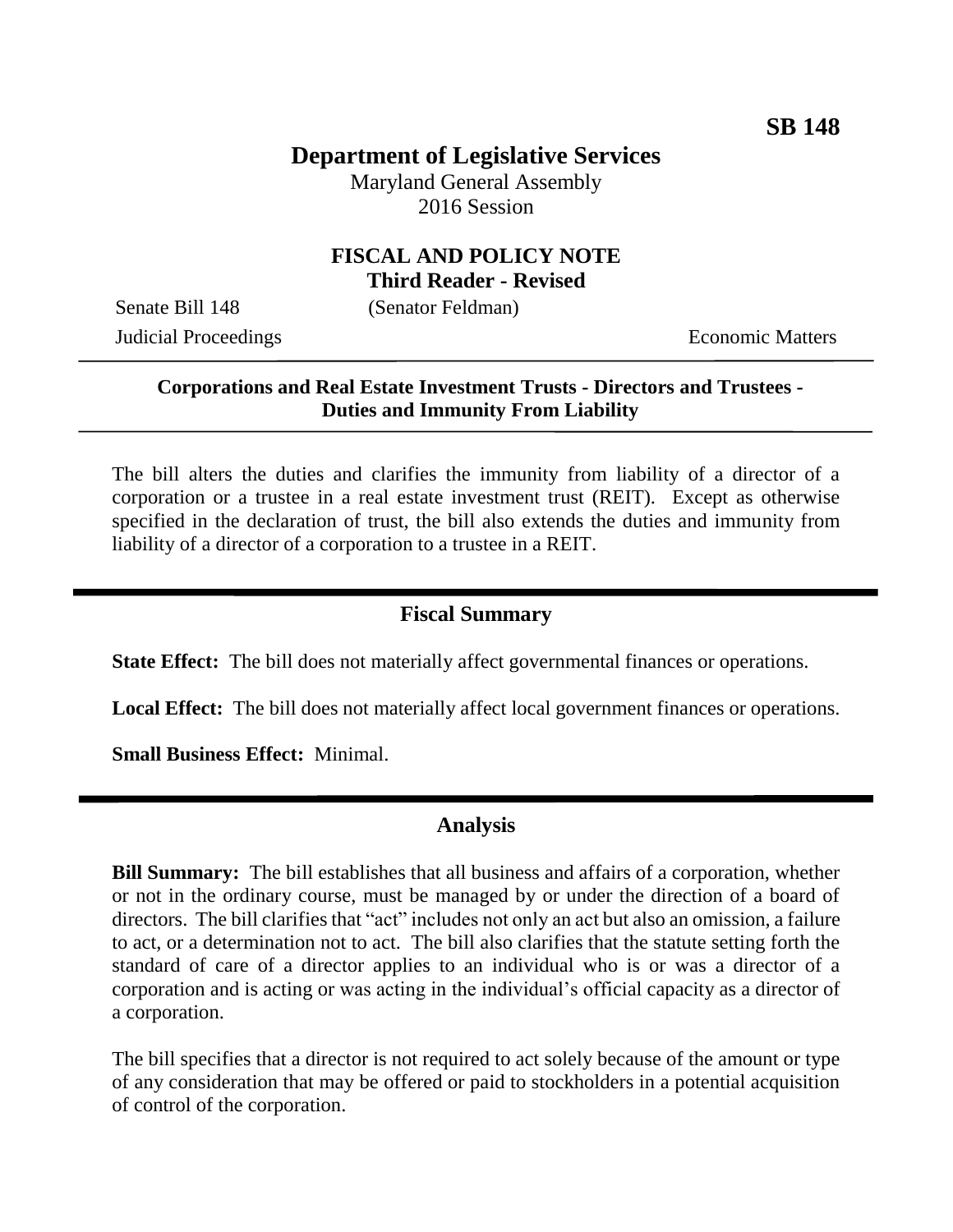The bill also establishes that the statutory duties of a director are the sole source of duties of a director to the corporation or the stockholders of the corporation, whether or not a decision has been made to enter into an acquisition or potential acquisition of control of the corporation or enter into any other transaction involving the corporation. The statutory duties apply to any act of a director, including an act as a member of a committee of the board of directors.

The bill repeals a provision establishing that the duties of a director are enforceable only by the corporation or in the right of the corporation.

# **Current Law:**

*Director of a Corporation:* The business and affairs of a corporation must be managed under the direction of a board of directors. A director of a corporation must perform the duties of a director (1) in good faith; (2) in a manner the director reasonably believes to be in the corporation's best interest; and (3) with the care that an ordinarily prudent person in a like position would use under similar circumstances. A person who performs his or her duties in accordance with this standard is immune from liability by reason of being or having been a director. An act of a director is presumed to satisfy this standard.

In performing his or her duties, a director may reasonably rely on any officer or employee of the corporation, a professional such as a lawyer or certified public accountant, or a committee of the board on which the director does not serve. A director is not acting in good faith if he or she has any knowledge concerning the matter in question which would cause such reliance to be unwarranted.

*Trustee of a REIT:* A shareholder or trustee of a REIT is not personally liable for the obligations of the REIT unless the person's act constitutes bad faith, willful misfeasance, gross negligence, or reckless disregard of the trustee's duties. However, the REIT's declaration may expand or limit the liability of its trustees and officers to the trust to some extent.

*REITs and Corporations:* The duties of a director of a corporation or a trustee of a REIT do not require them to perform specified actions, including acting or failing to act solely because of *either* the effect of the act or failure to act on an acquisition or potential acquisition of control of the corporation or REIT *or* the amount or type of any consideration that may be offered or paid in an acquisition. An act of a director or trustee relating to such acquisition is not subject to a higher duty or greater scrutiny than any other act of a director.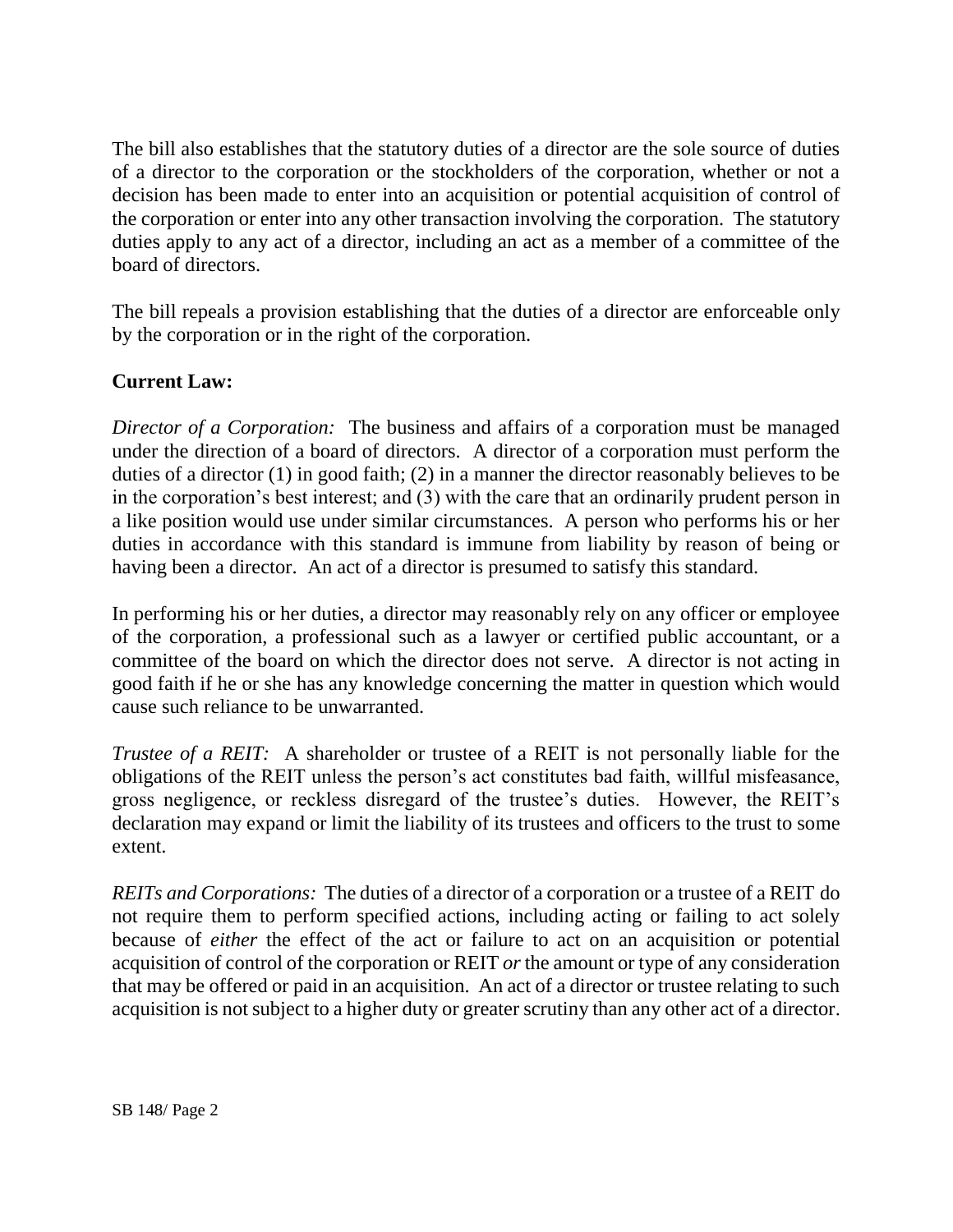A duty of any director of a corporation or trustee of a REIT may not be enforced by any person or entity other than the corporation (or REIT) or in the right of the corporation (or REIT).

**Background:** The bill is a result of recommendations by the Committee on Corporation Law of the Business Law Section of the Maryland State Bar Association. According to the committee, it regularly reviews the Corporations and Associations Article in an attempt to clarify unclear provisions and eliminate outdated language.

In *Shenker v. Laureate Education*, 411 Md. 317 (2009), the Court of Appeals held that:

- the directors of a corporation that was purchased in a cash-out merger owed the shareholders common law fiduciary duties of candor and maximization of value in connection with the merger;
- the statute setting forth the duties directors owed when they undertook managerial decisions on behalf of a corporation did not provide the sole source of directorial duties, and other common law duties remained in place; and
- shareholders could sue directors directly for breach of the fiduciary duties of candor and maximization of value in connection with a cash-out merger.

# **Additional Information**

**Prior Introductions:** SB 459 of 2015, a similar bill, received a hearing in the Senate Judicial Proceedings Committee, but no further action was taken on the bill. Its cross file, HB 521, passed the House and was assigned to the Senate Judicial Proceedings Committee, but no further action was taken. SB 601 of 2011, a similar bill, was heard in the Senate Judicial Proceedings Committee, but no further action was taken. Its cross file, HB 741, passed second reading in the House and was recommitted to the House Economic Matters Committee, where no further action was taken.

**Cross File:** HB 354 (Delegate Kramer) – Economic Matters.

**Information Source(s):** Judiciary (Administrative Office of the Courts), State Department of Assessments and Taxation, Maryland State Bar Association, Department of Legislative Services